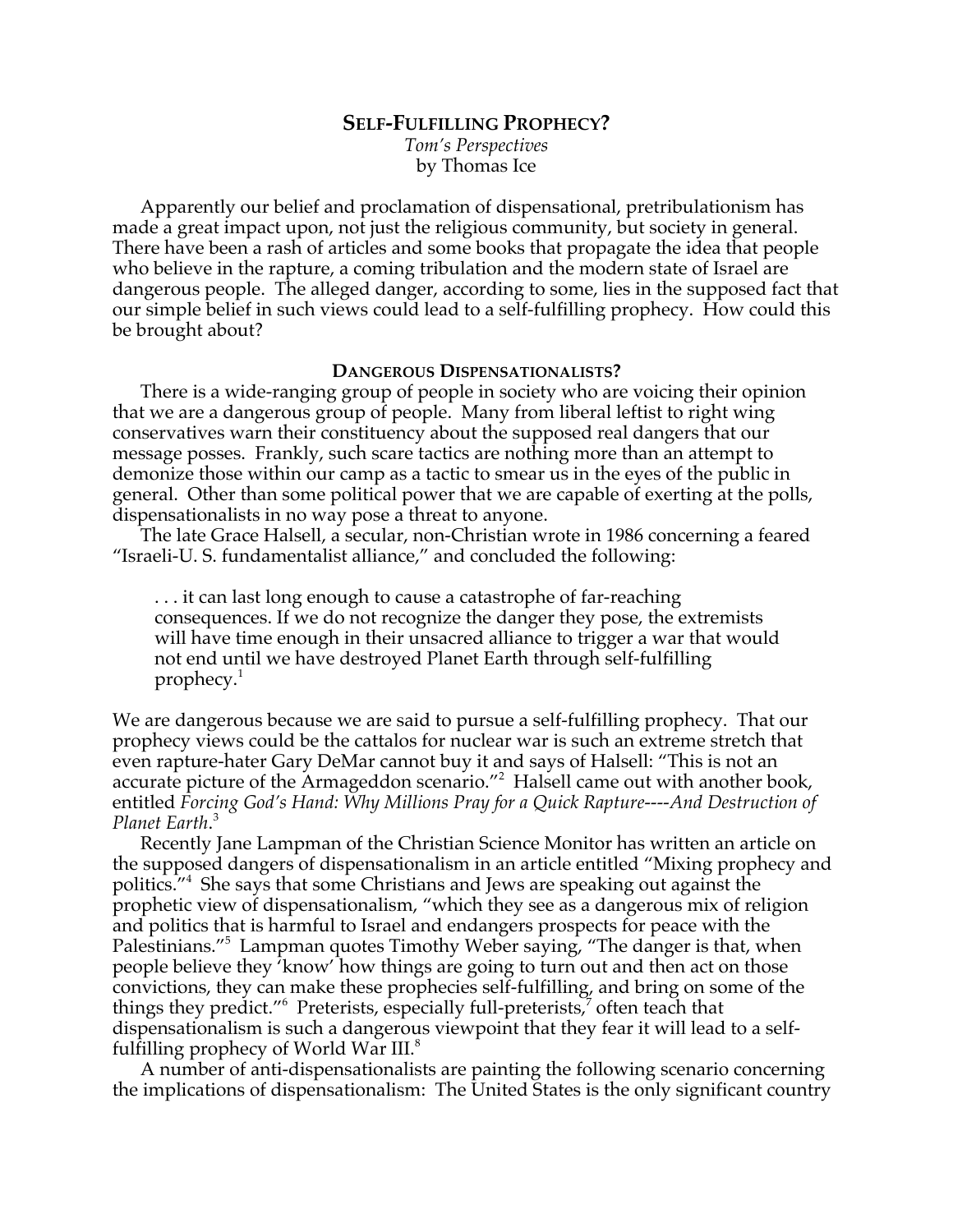that regularly supports Israel, thus enabling the Jewish state to be a strong military force in the Middle East. If it were not for American support it is likely that Israel would not be the supposed bully that they are to the poor, oppressed Arabs in Israel. The U. S. is Israel's enabler. Within the United States it is because of the influence of dispensational, Christian Zionists that are a swing influence politically. If American foreign policy were left to the normal geo-political factors and not the result of religious influence, then we would have a more balance policy toward the Middle East; one that would be more cordial to the Arab world. Since, so many American Evangelicals are pro-Israel, this has provoked the Arab and Muslim world to attack us. If it were not for dispensationalism, they say, we would not have had the first Gulf War, the current war in Iraq or Afghanistan, 911 would have never happened, oil would not be at \$45.00 a barrel, and the economy would be much better. It almost sounds as if there would be no real problems in the world if it were not for Israel and their prime enablers, dispensationalists, to hear them talk. Further, those on the program regularly speak of how afraid they are of where dispensationalism is leading this country and they often say that this will lead to a self-fulfilling prophecy<sup>9</sup>

Pro-Palestinian evangelicals like Don Wagner imply the same kind of criticism in *Anxious for Armageddon* and *Dying in the Land of Promise*. 10 He says, "the Christian Right pose[es] a risk for the future of a peace settlement."<sup>11</sup> British anti-dispensationalist Stephen Sizer makes the self-fulfilling prophecy claim in a series of video lectures against Christian Zionism.<sup>12</sup> The liberal Presbyterian Church, USA, passed a resolution in the Summer of 2004 in which they "officially disavow Christian Zionism as a legitimate theological stance."<sup>13</sup> Dispensationalism is increasingly being declared a dangerous theology by various voices from all walks of society. These people are out to demonize us through distorting our views and declaring us to be more extreme than we really are. This is an unethical approach.

#### **A PUBLIC IMPACT?**

Gary North and many of the Christian Reconstructionist, anti-dispensationalists of the 1980s and 90s were critical of the supposed lack of social and political impact that dispensationalists were said to not have.<sup>14</sup> He has complained that dispensationalists have not been engaged socially and politically because of their pessimistic view of Bible prophecy. We were said to be so heavenly minded that we were of no earthly good. Now many of the same critics are complaining about "the political support by fundamentalists."<sup>15</sup> Which is it? Are dispensationalists not involved politically, or are they too involved?

Timothy Weber says that dispensationalists have been for the most part observers of history and not social or political activists. "Most dispensationalists were satisfied to be mere observers of the Zionist movement," notes Weber. "They watched and analyzed it." Weber points out that American William Blackstone "was one exception to the general pattern."<sup>16</sup> Even though Weber appears to believe that dispensationalists will create a self-fulfilling prophecy throughout his book, he does come to a final conclusion that is exactly the opposite. Note Weber's final conclusion at the end of his book as follows:

Since the end of the Six-Day War, then, dispensationalists have increasingly moved from observers to participant-observers. They have acted consistently with their convictions about the coming last days in ways that make their prophecies appear to be self-fulfilling. It would be too easy—and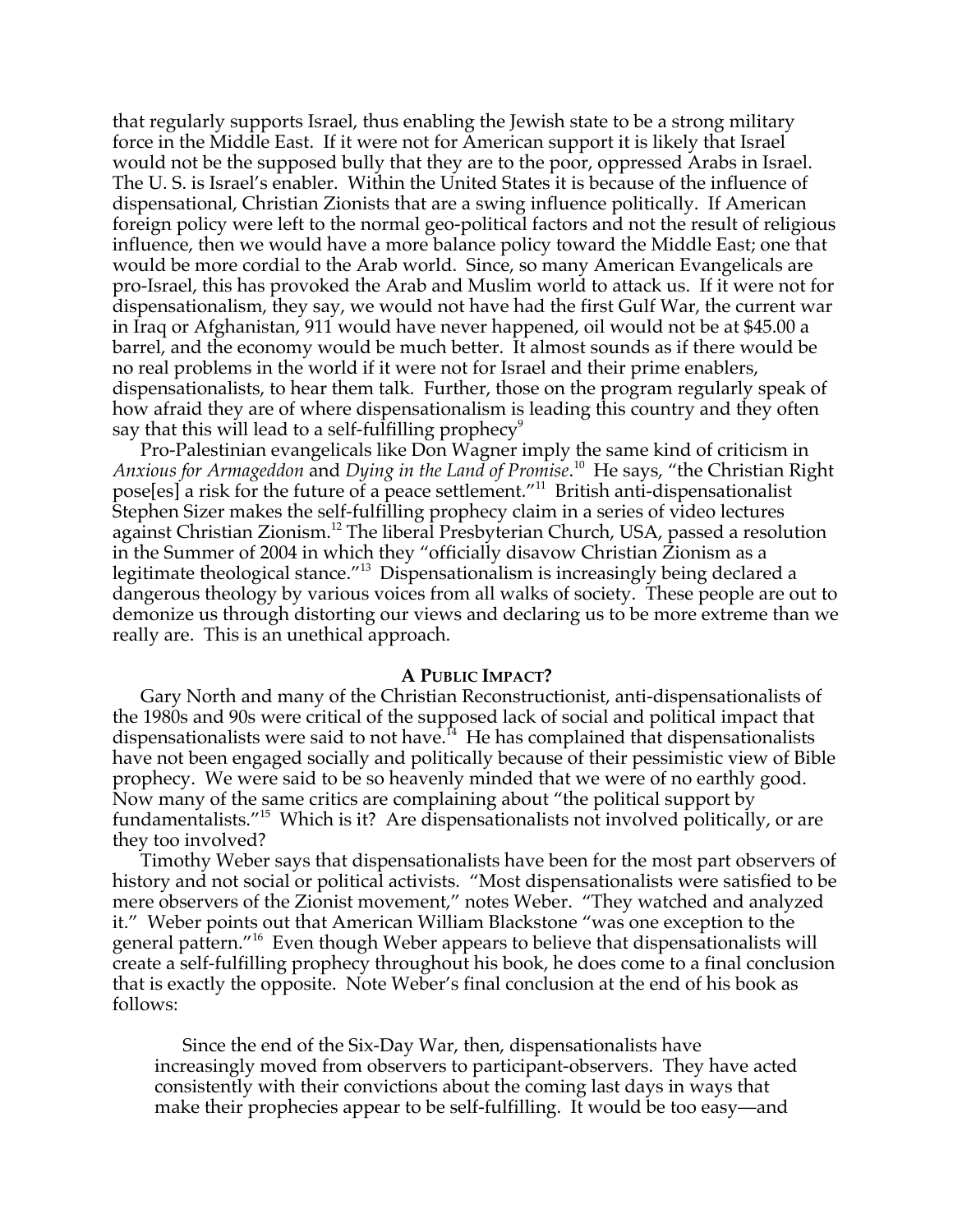completely unwarranted—to conclude that American prophecy believers are responsible for the mess the world is in, that their beliefs have produced the current quagmire in the Middle East. Given the history of the region, the long-standing ethnic and religious hatreds there, and the attempt of many nations, both Western and Arab, to carry out their own purposes in the Holy Land, it is easy to imagine the current impasse even if John Nelson Darby and his views had never existed.<sup>17</sup>

Hey, . . . I think the Arab Muslims of the Middle East deserve a little credit for some of the international conflict we are now experiencing. I don't believe that a few thousand dispensational Christians should take all the credit for the collapse of Western civilization. I think that unbelievers should get some credit for such an accomplishment.

### **SELF-FULFILLING PROPHECY?**

When one thinks through the idea, in terms of what dispensationalists actually believe and teach, that we are so dangerous that we could provoke a self-fulfilling prophecy, it is absolutely ridiculous. How could we provoke a self-fulfillment of the rapture? Perhaps someone could identify all born-again Christians and send a global email suggesting that on a given day we all go hide. How do you fake the rapture? How does one set off a chain of natural events that culminates in the rapture? Perhaps some New Ager could suggest a scenario. Let's face it, those of us who believe in the *Left Behind* theology genuinely believe that the rapture will be a supernatural event and such an event cannot be staged or provoked by human action in any way. If God does not do it, then it will not happen. If God does it, then there is nothing that anyone will be able to about it any way. So where is a genuine basis for concern over such an event as the rapture?

Some say that dispensationalists are dangerous because we believe that the Temple must be rebuilt during the tribulation. Liberal Jewish commentator Gershom Gorenberg says, "Millennial movements have resorted to terror ever since the Jewish Zealots who rebelled against Rome nearly two thousand years ago." Gorenberg concludes that, "believers must expect that redemption is very near, and that it depends on human action."<sup>18</sup> The problem with Gorenberg's analysis is that the dispensational prophetic viewpoint sees these events as things that will be brought about after the rapture by the Jewish people or genuinely supernatural, something only God can bring to pass. Thus, there is no compulsion within our mindset that "depends on human action." The only human action that some dispensationalists might see impacting prophetic fulfillment would be our responsibility to live a holy life unto the Lord and engage in tireless evangelism. These are things that are said to be valued by all evangelicals and not thought to be dangerous activities, except by the world.

For the last twenty years or so I have attempted to keep up on news about relating to prophecy beliefs. There have been a number of events by religiously motivated groups or individuals that have caught the public's attention. Events that have caught the public's eye in the last few years have included some of the following: Jim Jones and his leadership of the mass suicides in South America were certainly not dispensationalists in any way shape or form, instead they were left-wing socialists. David Koresh and the Branch Dividians were a splinter group within the Seventh Day Adventist church who believed that the second coming would occur in 1995. Yet, even though they were premillennial, they were clearly not dispensational. Following the Adventist tradition,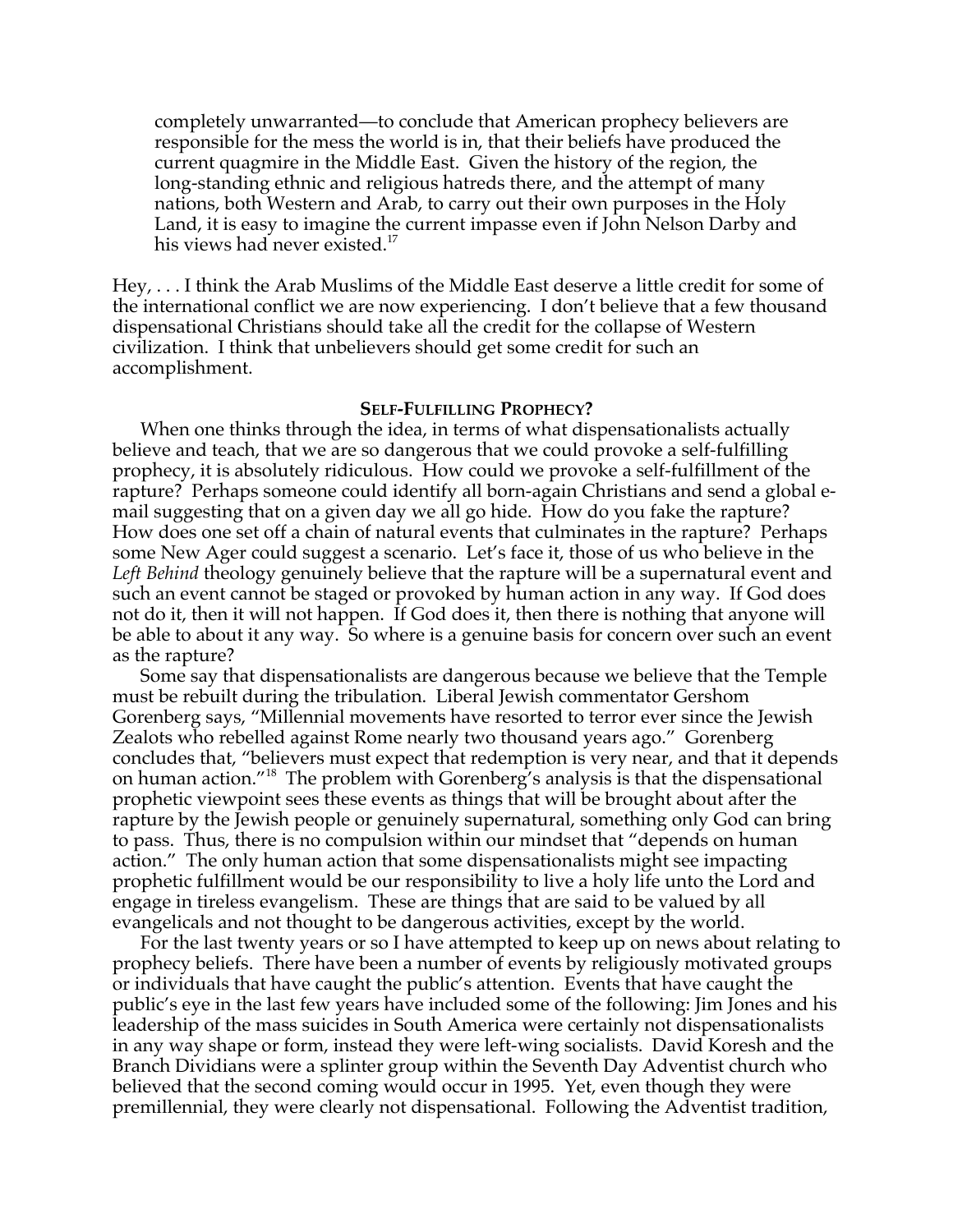they were not even futurists, as are dispensationalists, but historicists. Historicists have a long tradition of taking matters in their own hands and acting. Dispensationalism has almost nothing in common with such prophetic views.

"In October 1994, fifty-three members of the Solar Temple, a small French-speaking sect, were found dead at two spots in Switerzerland and another in Quebec."<sup>19</sup> This cult was not even Christian and was certainly not dispensational. Instead, they were some kind of an environmental, ecological cult. There were the thirty-nine members of the quasi-Christian cult, Heaven's Gate, who committed suicide in Rancho Santa Fe, California in 1997. They believed that they would be transported to a flying saucer in outer space in order "to take them to 'the level above human.'"<sup>20</sup> This hardly has anything to do with dispensationalism. In Japan, sect leader Asahara Shokou predicted that Armageddon would occur in 1999 and perpetrated a sarin nerve gas attack on the Tokyo subway in 1995. The cult "mixed Buddhist and Hindu ideas with predictions from the Book of Revelation and a dose of anti-Semitic conspiracy theory.<sup>"21</sup> Such views are far removed from any kind of dispensationalism. Even the more recent events involving Monte Kim Miller and his group of Concerned Christians whom some thought would attempt to carry out some supposed prophetic events in Jerusalem were not dispensational in their thinking.<sup>22</sup>

For most critics of dispensationalism who believe that we are dangerous and on the verge of creating a self-fulfilling prophecy, the Temple Mount is said to be the most dangerous spot on planet earth. One such critics said, "The most explosive possibility relates to the prophecy that the Jewish temple will be rebuilt on the Temple Mount, where Dome of the Rock and Al-Aqsa Mosque now sit."<sup>23</sup> Over the last few decades there have been a few attempts by a couple of individuals to blow up the Dome of the Rock in order to make way for the next Jewish Temple. Yet, once again, none of these attempts were performed by anyone from a dispensational viewpoint.<sup>24</sup>

#### **CONCLUSION**

In the past many have noted that dispensationalists tend not to be politically active. There are many great exceptions to this, even if it has been generally true. Tim and Beverly LaHaye would certainly be an exception. Many unbelievers, as well as leftleaning Christians have complained about their social and political efforts. Nevertheless, regardless of the actual degree of social and political activity, dispensationalists believe that God is going to supernaturally fulfill prophecy. This is likely the reason that I have never heard of one who is a dispensationalist that has tried to take matters into their own hands and resorted to some kind of human action like trying to remove the Dome of the Rock from the Temple Mount. It could be possible that someone who is a dispensationalist might do something, but it would definitely be out of character with a belief system that leads one to believe that if God doesn't do these things then they won't get done.

Even though there are currently millions of Christians around the world who hold to a dispensational view of the prophetic future, I do not think that they will become frustrated at some point in the future and take matters into their own hands. I think this is the case, because we also believe that we do not know when these events will take place. Although many of us do believe that we are likely near the time of the rapture and subsequent tribulation period, we never know when they will actually occur before the rapture does occur. Thus, there is not the pressure to act, as critics often contend. Instead, we believe that we should be busy about the Lord's business,